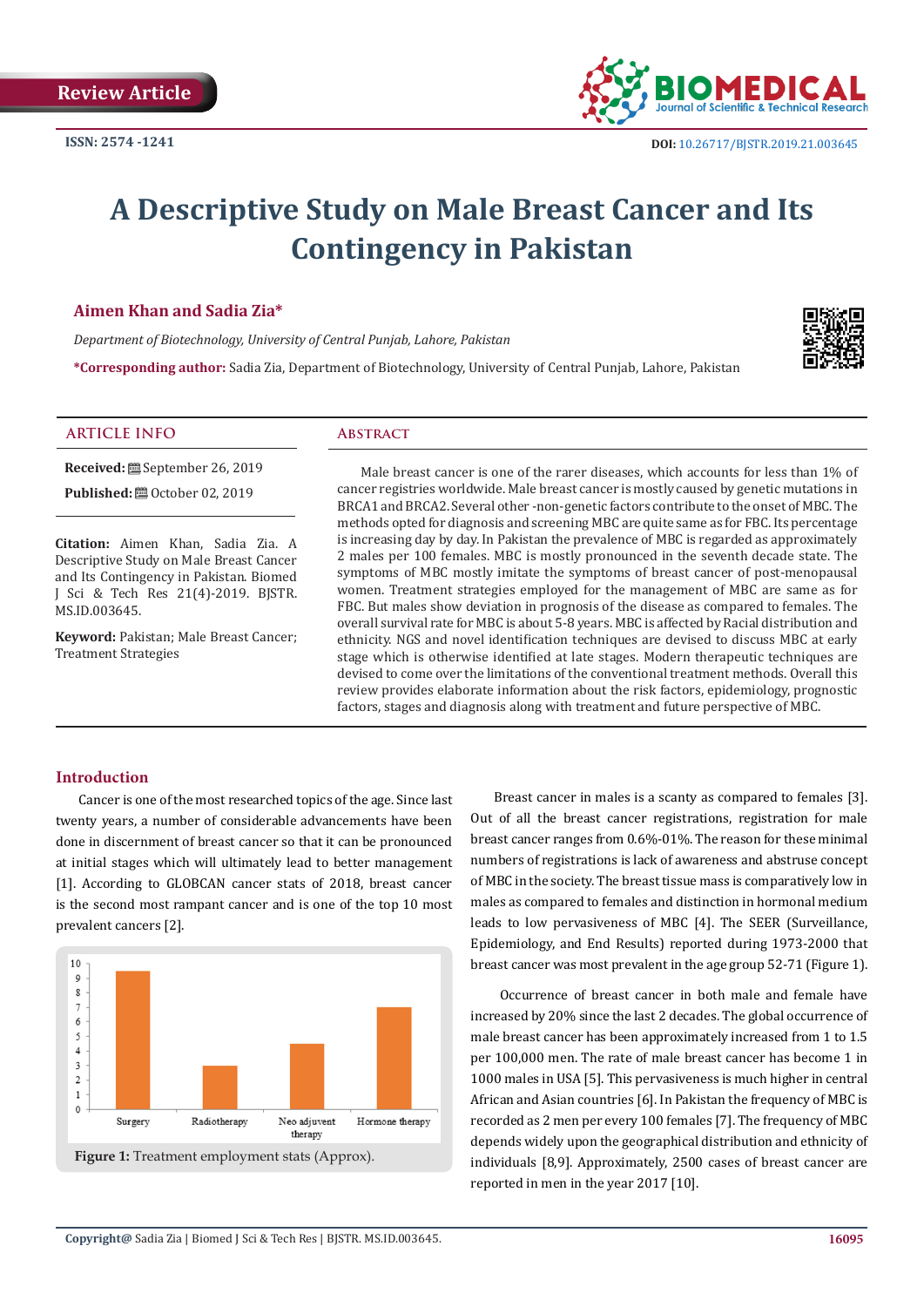Individuals with a positive family history are more likely to develop MBC or non-breast tumors by 15-20% [11]. Gynecomastia (enlargement of male breast should not be confused with MBC, both of the diseases are based on distinct concepts whereas it may be found in patients with MBC [12,13]. Genetics play an important role in MBC susceptibility [14]. Genetic mutations in BRCA1 and BRCA2 increase the likelihood of MBC [15]. BRCA2 mutations are more frequently detected [16].

Several other factors that facilitate the onset of MBC are klinefelter syndrome, hepatic manifestations and diseases of male genitals i.e. prostate cancer, cryptorchidism etc, these disorders are found complementary to male breast cancer [17,18]. Symptoms and signs of MBC are seen in juvenile ages in individuals with klinefelter syndrome. Klinefelter syndrome increases the probability of male breast cancer by 50% [19].

CHEK2 and PALB2 germline mutation also increase the plausibility of MBC [20,21]. The identification of MBC is done by either mammography or ultrasound, therefore the clinicalpathological layout of MBC diverges with the female layout [22,23] but biopsy, genetic testing, histological analysis and biomarker identification are more explicit and reliable methods for the detection of MBC.

The characteristics of MBC mimic the characteristics of postmenopausal females [24,25]. MBC is substantially hormone (estrogen) receptor positive and her-2/neu negative, MBC predominantly consist of ductal carcinomas and rarely develop lobular carcinoma whereas lobular carcinomas are more widespread in females with breast cancer [26] in MBC BRCA2 mutations are often overly expressed in contrast to BRCA1 mutations [27].

The treatment progression of MBC is same as for the female breast cancer. Surgical procedures are prioritized in the amelioration of MBC which is further accompanied with systemic chemotherapies, radiotherapies, and hormonal therapies. Individuals with positive hormone (estrogen, progesterone) receptor tumors are treated with hormonal therapies, these therapies work by enhancing the expression of [Her-2/neu], such patients also undergo tamoxifen and aromatase hormonal therapies. After surgical excisions adjuvant therapies are recommended depending upon the medical condition of the patients [28].

The survival rates have drastically increased in the last couple of decades [29] with the latest advancements in the field of genetic testing. Multiple genes that are associated with cancer are identified and discovered by using NGS (next generation sequencing) at fairly low cost, these genes (CDH1, PTEN, STK11, TP53 and mismatch genes hMLH1, hMLH2) are available for genetic testing (93).

### **Symptoms and Signs**

The symptoms and signs of the male breast cancer appear at a much-delayed stage. As considering the anatomy of male breast cancer it should be easily diagnosed but it's not. The reason is that MBC becomes symptomatic at advanced stages and also not enough

information or research is available (73). Painful or painless lumps, Dimpling breast ,Puckering over skin of the breast, Change in size, Rash or redness on the area around breast ,Nipple discharge ,Redness over nipples or bleeding ,Nipple retraction; seeing any of these potential features and moreover if these symptoms persist one should immediately consult a doctor without a further delayed.

#### **Staging of Male Breast Cancer**

The staging of the breast cancer in male is no more different than female, the method adopted for evaluation are the same. Size of the tumor, Metastasis and Nodal involvement These features are also abbreviated as (TNM). The most important ones are the tumor size and nodal involvement, on the basis of their values the stage of cancer is majorly determined [30].

#### **Diagnosis and Screening**

The steps followed by the diagnosis of MBC are listed below, starting from the primary to advanced diagnostic techniques, Personal examination, and Clinical examination and Advanced screening techniques. To clear out any confusions a differential diagnosis is run, for differentiating male breast cancer from Fibromatosis, Gynecomastia, Psuedogynecomastia, Infections, Lymphoma, Other metastatic disease.

**MRI:** MRI abbreviated as magnetic resonance imaging is also used to obtain detailed tissue images of both the breasts which is vital to determine the extent of disease.

**Mammography & Ultrasonography:** When it comes to diagnosis of male breast cancer, about 90-95% of the cases of male breast cancer are reported by identification through mammography [75] Ultrasonography is carried out if there is a sign of nodal involvement. Both these techniques are employed if the physical examinations fail to detect any tumors in the breast [76].

**Biopsy:** There are several types of biopsies depending upon the position of the tumor and its size ,Incisional biopsy (removal of a part of lump),Excisional biopsy (removal of an entire lump),FNA biopsy (fine needle aspiration biopsy) ,Core biopsy (removal of tissues with a wide needle).in case of dealing with definitive histological analysis core biopsy is preferred.

**Hormone Receptor Tests:** Further testing is done to check either the carcinoma occurring is positive or negative for the hormone receptors.

**Estrogen/Progesterone Test:** A test is run to evaluate the amount of hormones estrogen and progesterone in the cancer tissues. If high amounts of estrogen and progesterone are found in the tissues, then it is labeled as estrogen positive or progesterone positive depending upon the levels of hormones identified. Most the MBC patients are mostly estrogen positive, because out of all the risk factors disturbed estrogen hormone levels show greater prevalence.

**Her-2 Test:** It is a test that is used to check the amount of her-2/neu proteins or genes in the cancer tissues.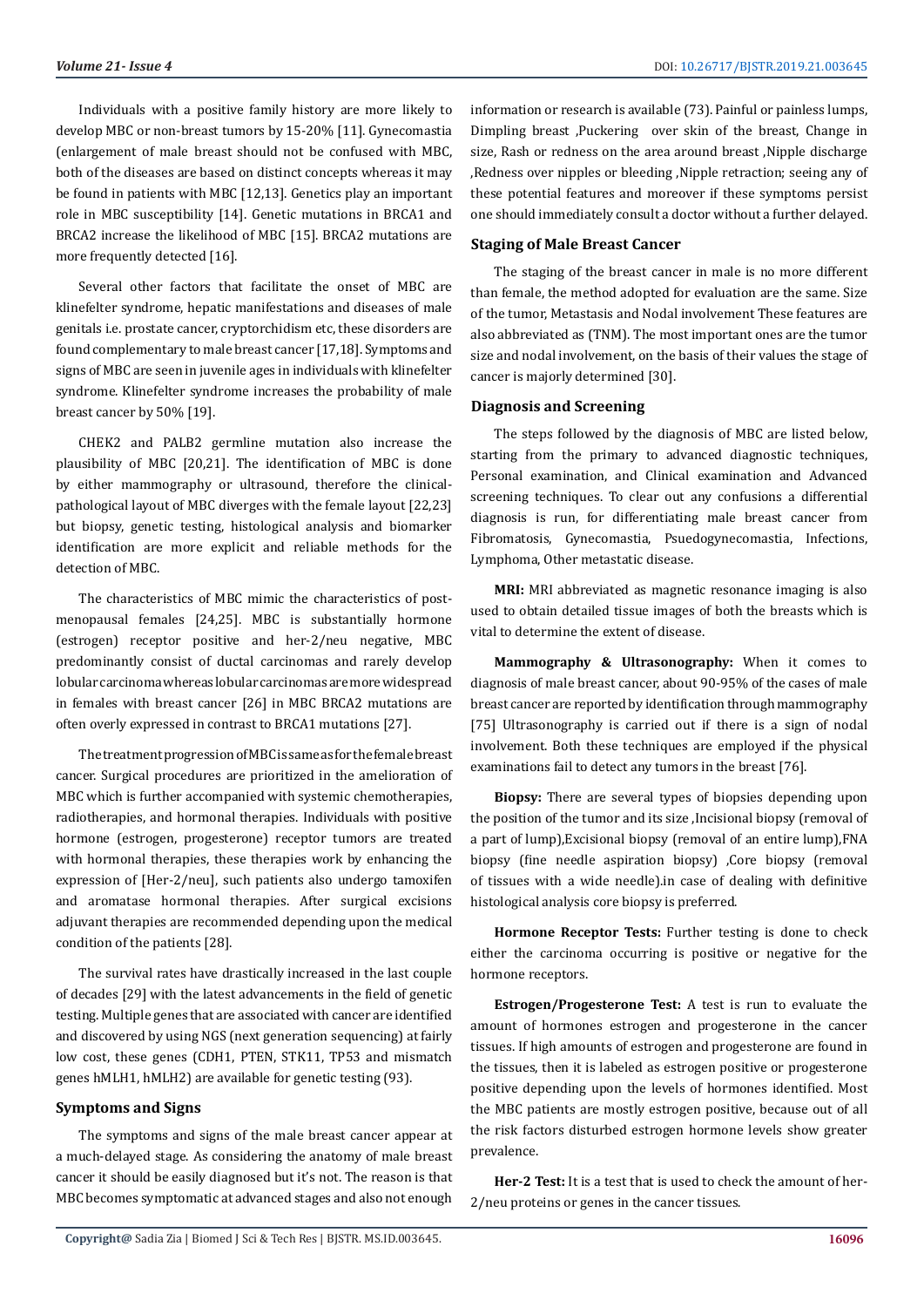#### **Her-2 enriched**

This type of cancer shows high levels of her-2/neu protein and is mostly found in women and is very rare in males.

#### **Advanced Methods in Staging**

Once the presence of cancer is confirmed furthermore tests such as chest scans and bone scans are run to check the extent of the tumor and for better staging of the disease.

# **Treatment of Male Breast Cancer**

Surgical incision is the main first line treatment for the male breast cancer the approach is similar in both the genders.

**Mastectomy:** Mastectomy is commonly defined as the removal of breast. This is the most prioritized treatment in males as mastectomy is not linked to aesthetic reasons.

**A. Radiotherapy:** These radiotherapies are prescribed in some special cases such as when there are less than four positive axillary lymph nodes; Tumor size is smaller than 5 or up to three positive nodes with extra capsular adjunct.

**B. Chemotherapy:** chemotherapies have proven to be beneficial for the prognosis of MBC. Antracycline-based and anthracycline paired with texans are given to patients without and with lymph node involvement respectively (83). Trastuzumab is commonly regarded as Herceptin, is a monoclonal antibody often prescribed for the treatment of male breast cancer.

**C. Endocrine therapy:** Tamoxifien is the most widely used drug as an adjuvant therapy, it is usually prescribed as 20g dosage for approx.5 years, this medication is specifically preferred for estrogen positive patients. Adjuvant endocrine therapy is prescribed alone or in combination with chemotherapy for male breast cancer that is pronounced at initial stages (84).Recent studies conducted on adjuvant endocrine therapy suggest that it should be the primary or first line treatment for male breast cancer as most of the cases are abundant in hormone receptors. Other adjuvant therapies are also recommended in positive auxiliary lymph node or substantial tumors.AI therapy (Aromatase inhibitor therapy) is also employed in adjuvant endocrine therapy but its scope is limited therefore Tamoxifen therapy is preferred over AI therapy [31,32].

**Advanced and Metastatic Disease:** Out of all the male breast cancer cases approximately 5% to 15% are identified as metastatic in nature. According to the cases reported the most prevalent location of metastasis is around the lungs and liver, this type of metastasis accounts for approximately 75% of all the cases. The other most extensive localities for metastasis are bones and skin and they account for about 20 and 4% of all the cases respectively (85).

#### **Prognostic Factors**

Although these are the available treatments, but every patient behaves differently to these therapies this is because of the variable

prognostic factors. Age hinders the prognosis in male breast cancer, as it is diagnosed in late ages therefore the expected results of the therapies are not often obtained. Stage of the cancer plays a key role in prognosis but male breast cancer is mostly pronounced at late stages which limits the number of treatments employed .Estrogen/ progestron receptor levels in the tissue , males respond better to hormone therapies than females ,hence they show better prognosis when it comes to estrogen positive cases .Type of the cancer diagnosed widely affects the prognosis luminal A type shows better prognosis then luminal B and triple negetive in males is a very difficult type to cure in males .Overall health plays a key role not only in prognosis but in the recurrence of the disease.

#### **Novel Identification Techniques**

MicroRNA expression profiling, (PET-CT) Scan and NGS (next generation sequencing) ae some of the nova identification techniques but these are only available in developed countries, these techniques have the ability to identify cancer at the very initial stages.

#### **Case Study**

Male breast cancer is already a very rare type of cancer, moving onto its subtypes micropapillary cancer is a rarer subtype of invasive ductal carcinoma. Micropapillary carcinoma is an extremely scanty subtype and very rarely malignant. Micropapillary carcinoma is often associated to axillary lymph node metastasis. Micropapillary carcinomas are assessed over the presence of papillary breast lesions. histopathological analysis plays a key role in the accurate diagnosis of micropapillary carcinoma.

#### **Background**

Herein we discuss a case reported in a local hospital of Pakistan. This was a rare case which reported recently. A 50-yearold man reported the presence of a lump in his breast. After further examinations the therapies were recommended. The patient had a hard lump in the breast for almost three years when the subject was brought under consideration following test were run for the discernment of the lump that either it be cancerous or not.

### **Testing**

Some tests were run to confirm that either the lump is cancerous or not.

**Cytology Test:** It confirmed the suspiciousness of the lump. At that time the lump was hard was about the size of 6x5 cm hard. It was diagnosing to be a class three smear which is highly suspicious. The cytological reports confirmed it to be unusual, but it was most likely to begin.

**Biopsy:** For the further evaluation of the lump it Is further sent for biopsy which confirmed the presence of papillary lesions composed of fibrovascular cores. The sample showed negative results to the following immunohistochemical stains.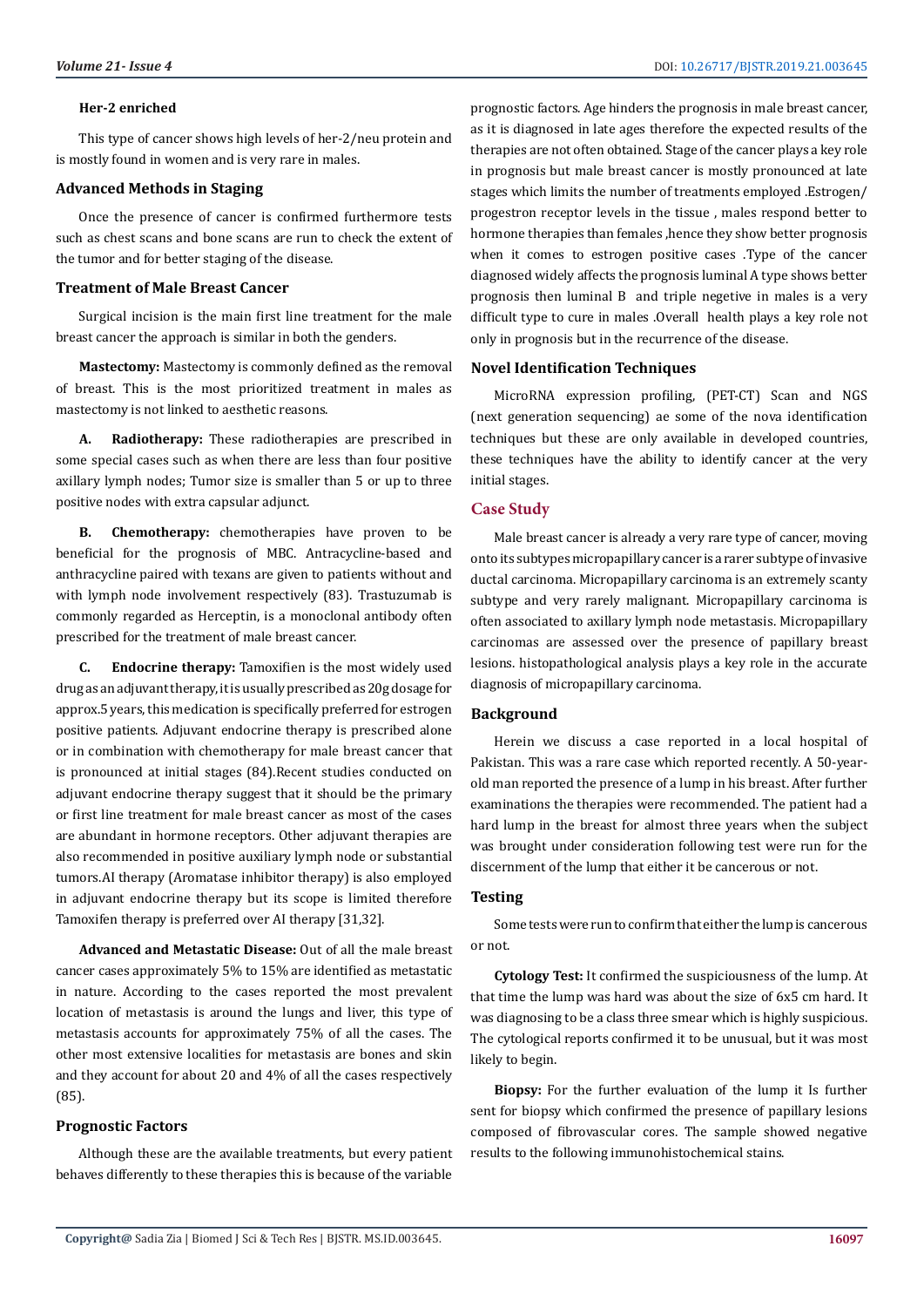- 1. P63
- 2. Ck5/6
- 3. Myosin

All these results diagnosed it to be papillary neoplasm, complete excision of the lump was recommended at that time.

**Bone Scan & Ct Cap:** Bone scan showed normal results and CT cap confirmed papillary neoplasm of right breast with pulmonary soft tissue nodules.

**Stage and Type:** The above-mentioned test certified the presence of a cancerous lump. The stage of cancer was labelled as T1NoMo with a breast lump of 4.2 x 7cm with both solid and cystic compounds.

#### **Treatment**

The patient went into MRM of the right breast. After that he went into radiotherapy. The patient secured 2 cycles of SSD therapy with 100cm in both fields on a daily dose of 220. After that the patient went for further evaluation which is unknown to us.

#### **Discussion**

The reason for discussing this case is to discuss and compare the therapeutic follow-up that is commonly adopted in Pakistan for the management of male breast cancer. Therefore, the methods that are opted for the diagnosis and management of male breast cancer are ideal [33,34]. As per the international standards the first and foremost method of identification is physical examination which is followed by clinical testing, both these methods are well employed and well utilized Furthermore, the treatment strategies opted was also according to the marked standards. Lumpectomy was then followed by SSD radiation cycles after that the patient was reassessed for the recurrence of any kind of cancerous mass Despite of all these factors Pakistan is still unable to provide novel identification techniques so that's why breast cancer in both males and females is not identified at initial stages Moreover, Pakistan lacks established treatment protocols and genetic testing, even if these settlements are available they are not as widespread as they should be. Therefore, the survival rate is a bit lower in Pakistan just because of these few reasons [35,36].

 Another factor that is the most prevalent cause for the poor prognosis of such patients is the financial limitation, Pakistan is a developing country therefore it is very difficult for people to afford such costly treatments and medication. Commonly employed medicine for male breast cancer trastuzumab is mostly cut down by the doctors because it's out of the financial range of the patients The main reason to discuss such unusual cases is that Pakistan should establish its own databases that cover all the male breast cancer cases occurring in the country also it should be widely accessible for everyone so it might raise awareness among people that breast cancer is not only confined to the female body but it can also spread to males as well [37,38].

# **Future Prospective**

The future perspectives for the treatment of male breast cancer or breast cancer in general are a novel therapy that is characterized as microRNA therapy. MicroRNA has been widely studied for its role in the identification of several types of cancer but its unique property of gene silencing is overall.

# **Microrna Therapy**

The microRNA therapy can be applied but not enough studies are there to support it. secondly there are a number of barriers that hinder the use of miRNA therapy, the barriers are listed below

1. There is not enough evidence of clinical trials

2. Production of a synthetic miRNA that can adapt with the human body

3. For the utilization of miRNA, toxicity and antigenicity should be brought to consideration

4. There is no appropriate delivery system for the sitespecific delivery of miRNA

Removing these barriers, we can bring miRNA therapy to light, but this requires a little bit of more research in the concerned area (94).

#### **Nanoparticles**

Nanoparticles are a new and completely novel concept. It has attracted researchers' attention because of their robustness. Nanoparticles exhibit versatile characteristics they have multiple uses and can be employed for different medicinal purposes. There are several uses for the application of nanoparticles

1. They are excellent vectors for drug delivery.

2. They are used for the identification of cancer at initial stages

3. The discovery of nanobots has opened new dimensions in the field of therapeutics. Nanobots can repair the defective cells at the site of the disease with full efficiency

4. Nanoparticles are safer vectors because of their antimicrobial properties

Nano particles are widely employed in the therapies of breast cancer because of the adverse effects of the therapeutics used in the treatment of breast cancer. New techniques have been devised by employing the nano particles to coat the drugs that are used for the therapies of the breast cancer.

Small Interfering RNA (SIRNA) are mounted on the nano carriers for targeted therapeutic delivery SIRNA is already a widely studied topic because of their marvelous character of gene silencing. Glucose mounted AuNPs, with SIRNA delivered on the site of the tumor is used because glucose is overused by cancerous cells because of their high metabolic activity (95). Furthermore,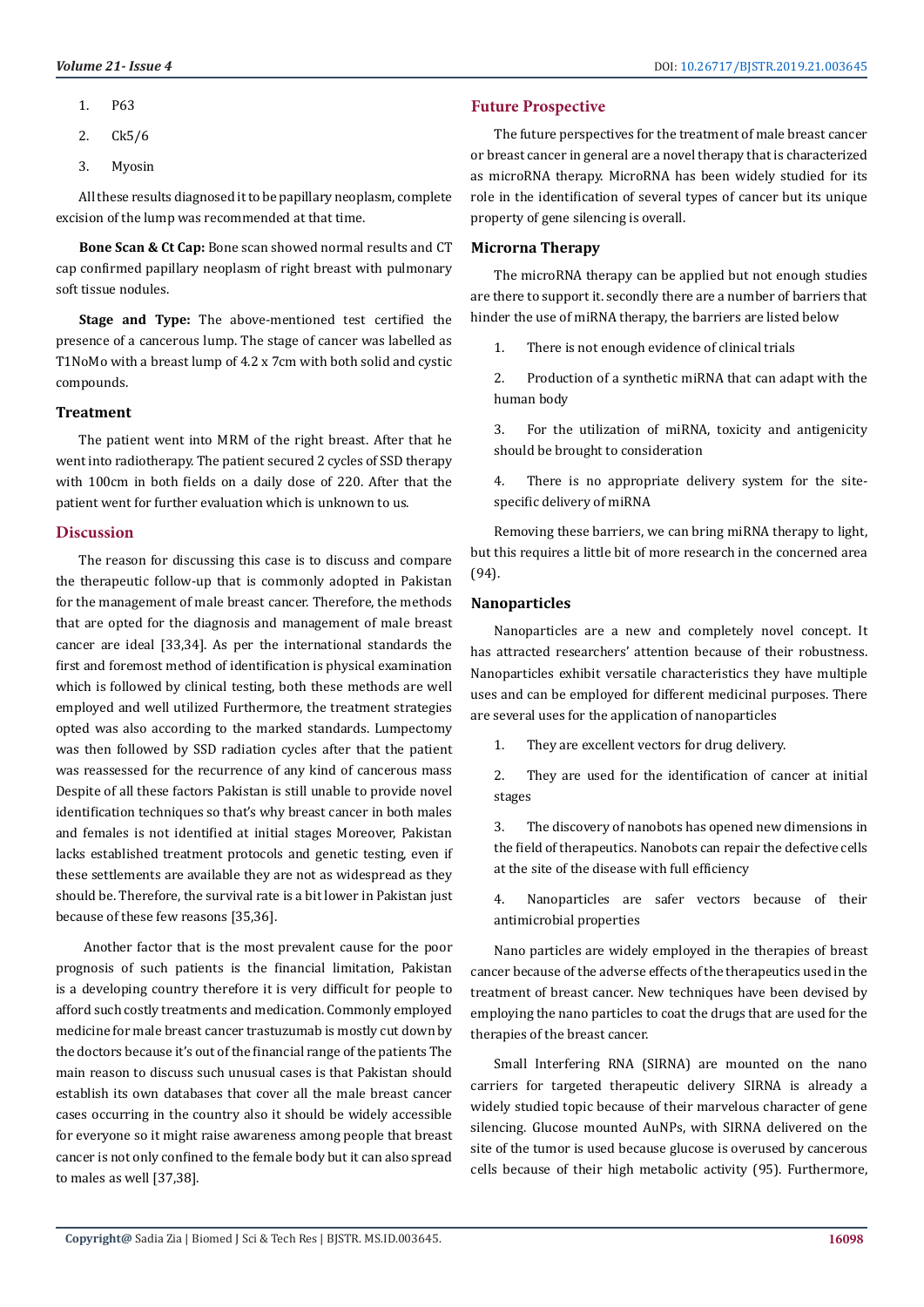research is needed in the area because of some limitations. But all the techniques discussed above are promising designs but need furthermore research to be approved by FDA and for error free manipulation.

#### **References**

- 1. [Giordano SH \(2005\) A review of the diagnosis and management of male](https://www.ncbi.nlm.nih.gov/pubmed/16079314)  [breast cancer. Oncologist 10\(7\): 471-479.](https://www.ncbi.nlm.nih.gov/pubmed/16079314)
- 2. [Bray F, Ferlay J, Soerjomataram I, Siegel RL, Torre LA, et al. \(2018\) Global](https://www.ncbi.nlm.nih.gov/pubmed/30207593)  [cancer statistics 2018: GLOBOCAN estimates of incidence and mortality](https://www.ncbi.nlm.nih.gov/pubmed/30207593)  [worldwide for 36 cancers in 185 countries. CA Cancer J Clin 68\(6\): 394-](https://www.ncbi.nlm.nih.gov/pubmed/30207593) [424.](https://www.ncbi.nlm.nih.gov/pubmed/30207593)
- 3. [Ottini L \(2014\) Male breast cancer: A rare disease that might uncover](https://www.ncbi.nlm.nih.gov/pubmed/25379579)  [underlying pathways of breast cancer. Nat Rev Cancer 14\(10\): 643.](https://www.ncbi.nlm.nih.gov/pubmed/25379579)
- 4. [Yalaza M, Inan A, Bozer M \(2016\) Male breast cancer. J Breast Health](https://www.ncbi.nlm.nih.gov/pmc/articles/PMC5351429/)  [12\(1\): 1-8.](https://www.ncbi.nlm.nih.gov/pmc/articles/PMC5351429/)
- 5. [Brinton LA, Richesson DA, Gierach GL, Lacey JV Jr, Park Y, et al. \(2008\)](https://www.ncbi.nlm.nih.gov/pubmed/18840816)  [Prospective evaluation of risk factors for male breast cancer. Journal Natl](https://www.ncbi.nlm.nih.gov/pubmed/18840816)  [Cancer Inst 100\(20\): 1477-1481.](https://www.ncbi.nlm.nih.gov/pubmed/18840816)
- 6. [Jemal A, Thomas A, Murray T, Thun M \(2002\) Cancer statistics, 2002. Ca](https://www.ncbi.nlm.nih.gov/pubmed/11814064)  [Cancer J Clin 52\(1\): 23-47.](https://www.ncbi.nlm.nih.gov/pubmed/11814064)
- 7. [Khokher S, Qureshi MU, Riaz M, Akhtar N, Saleem A \(2012\)](https://www.ncbi.nlm.nih.gov/pubmed/22524846)  [Clinicopathologic profile of breast cancer patients in Pakistan: Ten years](https://www.ncbi.nlm.nih.gov/pubmed/22524846)  [data of a local cancer hospital. Asian Pac J Cancer Prev 13\(2\): 693-698.](https://www.ncbi.nlm.nih.gov/pubmed/22524846)
- 8. [Fentiman IS, Fourquet A, Hortobagyi GN \(2006\) Male breast cancer.](https://www.ncbi.nlm.nih.gov/pubmed/16488803)  [Lancet 367\(9510\): 595-604.](https://www.ncbi.nlm.nih.gov/pubmed/16488803)
- 9. [Weiss JR, Moysich KB, Swede H \(2005\) Epidemiology of male breast](https://www.ncbi.nlm.nih.gov/pubmed/15668471)  [cancer. Cancer Epidemiol Biomarkers Prev 14\(1\): 20-26.](https://www.ncbi.nlm.nih.gov/pubmed/15668471)
- 10. [Korde LA, Zujewski JA, Kamin L, Giordano S, Domchek S, et al. \(2010\)](https://www.ncbi.nlm.nih.gov/pubmed/20308661)  [Multidisciplinary meeting on male breast cancer: Summary and research](https://www.ncbi.nlm.nih.gov/pubmed/20308661)  [recommendations. J Clin Oncol 28\(12\): 2114-2122.](https://www.ncbi.nlm.nih.gov/pubmed/20308661)
- 11. [Atalay C, Kanlioz M, Altinok M \(2003\) Prognostic factors affecting](https://www.ncbi.nlm.nih.gov/pubmed/12725319)  [survival in male breast cancer. J Exp Clin Cancer Res 22\(1\) :29-33.](https://www.ncbi.nlm.nih.gov/pubmed/12725319)
- 12. [Koc M, Polat P \(2001\) Epidemiology and aetiological factors of male](https://www.ncbi.nlm.nih.gov/pubmed/11916352)  [breast cancer: A ten years retrospective study in eastern Turkey. Eur J](https://www.ncbi.nlm.nih.gov/pubmed/11916352)  [Cancer Prev 10\(6\): 531-534.](https://www.ncbi.nlm.nih.gov/pubmed/11916352)
- 13. [Rizzolo P, Silvestri V, Tommasi S, Pinto R, Danza K, et al. \(2013\) Male](https://www.ncbi.nlm.nih.gov/pubmed/24131976)  [breast cancer: Genetics, epigenetics, and ethical aspects. Ann Oncol 24:](https://www.ncbi.nlm.nih.gov/pubmed/24131976)  [viii75-viii82.](https://www.ncbi.nlm.nih.gov/pubmed/24131976)
- 14. [Giordano SH, Buzdar AU, Hortobagyi GN \(2002\) Breast cancer in men.](https://www.ncbi.nlm.nih.gov/pubmed/12379069)  [Ann Intern Med 137: 678-687.](https://www.ncbi.nlm.nih.gov/pubmed/12379069)
- 15. [Martin AM, Weber BL \(2000\) Genetic and hormonal risk factors in breast](https://www.ncbi.nlm.nih.gov/pubmed/10904085)  [cancer. J Natl Cancer Inst 92\(14\): 1126-1135.](https://www.ncbi.nlm.nih.gov/pubmed/10904085)
- 16. [Wasielewski M, den Bakker MA, van den Ouweland A, Meijer-van Gelder](https://www.ncbi.nlm.nih.gov/pubmed/18759107)  [ME, Portengen H, et al. \(2009\) CHEK2 1100delC and male breast cancer](https://www.ncbi.nlm.nih.gov/pubmed/18759107)  [in the Netherlands. Breast Cancer Res Treat 116\(2\): 397-400.](https://www.ncbi.nlm.nih.gov/pubmed/18759107)
- 17. [Thellenberg C, Malmer B, Tavelin B, Gr](https://www.ncbi.nlm.nih.gov/pubmed/12629357)önberg H (2003) Second primary [cancers in men with prostate cancer: An increased risk of male breast](https://www.ncbi.nlm.nih.gov/pubmed/12629357)  [cancer. J Urol 169\(4\): 1345-1348.](https://www.ncbi.nlm.nih.gov/pubmed/12629357)
- 18. [Brinton LA, Carreon JD, Gierach GL, McGlynn KA, Gridley G \(2010\)](https://www.ncbi.nlm.nih.gov/pubmed/19330525)  [Etiologic factors for male breast cancer in the US Veterans Affairs](https://www.ncbi.nlm.nih.gov/pubmed/19330525)  [medical care system database. Breast Cancer Res Treat 119\(1\): 185-192.](https://www.ncbi.nlm.nih.gov/pubmed/19330525)
- 19. [Giordano SH \(2018\) Breast cancer in men. N Engl J Med 378\(24\): 2311-](https://www.ncbi.nlm.nih.gov/pubmed/29897847) [2320.](https://www.ncbi.nlm.nih.gov/pubmed/29897847)
- 20. [Fostira F, Saloustros E, Apostolou P, Vagena A, Kalfakakou D, et al.](https://www.ncbi.nlm.nih.gov/pubmed/29335925) [\(2018\) Germline deleterious mutations in genes other than BRCA2 are](https://www.ncbi.nlm.nih.gov/pubmed/29335925) [infrequent in male breast cancer. Breast Cancer Res Treat 169\(1\): 105-](https://www.ncbi.nlm.nih.gov/pubmed/29335925) [113.](https://www.ncbi.nlm.nih.gov/pubmed/29335925)
- 21. [Hill TD, Khamis HJ, Tyczynski JE, Berkel HJ \(2005\) Comparison of male](https://www.ncbi.nlm.nih.gov/pubmed/16257362) [and female breast cancer incidence trends, tumor characteristics, and](https://www.ncbi.nlm.nih.gov/pubmed/16257362) [survival. Ann Epidemiol 15\(10\): 773-780.](https://www.ncbi.nlm.nih.gov/pubmed/16257362)
- 22. [Giordano SH, Cohen DS, Buzdar AU, Perkins G, Hortobagyi GN \(2004\)](https://www.ncbi.nlm.nih.gov/pubmed/15221988) [Breast carcinoma in men: A population-based study. Cancer 101\(1\): 51-](https://www.ncbi.nlm.nih.gov/pubmed/15221988) [57.](https://www.ncbi.nlm.nih.gov/pubmed/15221988)
- 23. [Fentiman IS \(2016\) Male breast cancer is not congruent with the female](https://www.ncbi.nlm.nih.gov/pubmed/26989051) [disease. Crit Rev Oncol Hematol 101: 119-124.](https://www.ncbi.nlm.nih.gov/pubmed/26989051)
- 24. [Losurdo A, Rota S, Gullo G, Masci G, Torrisi R \(2017\) Controversies in](https://www.ncbi.nlm.nih.gov/pubmed/28427518) [clinicopathological characteristics and treatment strategies of male](https://www.ncbi.nlm.nih.gov/pubmed/28427518) [breast cancer: A review of the literature. Crit Rev Oncol Hematol 113:](https://www.ncbi.nlm.nih.gov/pubmed/28427518) [283-291.](https://www.ncbi.nlm.nih.gov/pubmed/28427518)
- 25. [Javidiparsijani S, Rosen LE, Gattuso P \(2017\) Male breast carcinoma: A](https://www.ncbi.nlm.nih.gov/pubmed/27831530) [clinical and pathological review. Int J Surg Pathol 25\(3\): 200-205.](https://www.ncbi.nlm.nih.gov/pubmed/27831530)
- 26. [Pritzlaff M, Summerour P, McFarland R, Li S, Reineke P, et al. \(2017\)](https://www.ncbi.nlm.nih.gov/pubmed/28008555) [Male breast cancer in a multi-gene panel testing cohort: Insights and](https://www.ncbi.nlm.nih.gov/pubmed/28008555) [unexpected results. Breast Cancer Res Treat 161\(3\): 575-586.](https://www.ncbi.nlm.nih.gov/pubmed/28008555)
- 27. [Kiluk JV, Lee MC, Park CK, Meade T, Minton S, et al. \(2011\) Male Breast](https://www.ncbi.nlm.nih.gov/pubmed/21883641) [Cancer: Management and Follow-up Recommendations. Breast J 17\(5\):](https://www.ncbi.nlm.nih.gov/pubmed/21883641) [503-509.](https://www.ncbi.nlm.nih.gov/pubmed/21883641)
- 28. [Easton DF, Pharoah PD, Antoniou AC, Tischkowitz M, Tavtigian SV, et al.](https://www.nejm.org/doi/full/10.1056/NEJMsr1501341) [\(2015\) Gene-panel sequencing and the prediction of breast-cancer risk.](https://www.nejm.org/doi/full/10.1056/NEJMsr1501341) [N Engl J Med 372: 2243-2257.](https://www.nejm.org/doi/full/10.1056/NEJMsr1501341)
- 29. [Hauke J1, Horvath J2, Groß E3, Gehrig A4, Honisch E, et al. \(2018\) Gene](https://www.ncbi.nlm.nih.gov/pubmed/29522266) [panel testing of 5589 BRCA1/2-negative index patients with breast](https://www.ncbi.nlm.nih.gov/pubmed/29522266) [cancer in a routine diagnostic setting: Results of the German Consortium](https://www.ncbi.nlm.nih.gov/pubmed/29522266) [for Hereditary Breast and Ovarian Cancer. Cancer Med 7\(4\): 1349-1358.](https://www.ncbi.nlm.nih.gov/pubmed/29522266)
- 30.[\(2017\) American Cancer Society. Cancer-facts-and-figures.](https://www.cancer.org/content/dam/cancer-org/research/cancer-facts-and-statistics/annual-cancer-facts-and-figures/2017/cancer-facts-and-figures-2017.pdf)
- 31. [Evans GF, Anthony T, Turnage RH, Schumpert TD, Levy KR, et al. \(2001\)](https://www.ncbi.nlm.nih.gov/pubmed/11425067) [The diagnostic accuracy of mammography in the evaluation of male](https://www.ncbi.nlm.nih.gov/pubmed/11425067) [breast disease. Am J Surg 181\(2\): 96-100.](https://www.ncbi.nlm.nih.gov/pubmed/11425067)
- 32. Günhan-Bilgen I, Bozkaya H, Ustü[n E, Memiş A \(2002\) Male breast](https://www.ncbi.nlm.nih.gov/pubmed/12204407) [disease: Clinical, mammographic, and ultrasonographic features. Eur J](https://www.ncbi.nlm.nih.gov/pubmed/12204407) [Radiol 43\(3\): 246-255.](https://www.ncbi.nlm.nih.gov/pubmed/12204407)
- 33. [Giordano SH, Valero V, Buzdar AU, Hortobagyi GN \(2002\) Efficacy of](https://www.ncbi.nlm.nih.gov/pubmed/12040279) [anastrozole in male breast cancer. Am J Clin Oncol 25\(3\): 235-237.](https://www.ncbi.nlm.nih.gov/pubmed/12040279)
- 34. [Zabolotny BP, Zalai CV, Meterissian SH \(2005\) Successful use of letrozole](https://www.ncbi.nlm.nih.gov/pubmed/15786432) [in male breast cancer: A case report and review of hormonal therapy for](https://www.ncbi.nlm.nih.gov/pubmed/15786432) [male breast cancer. J Surg Oncol 90\(1\): 26-30.](https://www.ncbi.nlm.nih.gov/pubmed/15786432)
- 35. [Siegel R, Ma J, Zou Z, Jemal A \(2014\) Cancer statistics. CA cancer j clin](https://www.ncbi.nlm.nih.gov/pubmed/24399786) [64\(1\): 9-29.](https://www.ncbi.nlm.nih.gov/pubmed/24399786)
- 36. [Rizzolo P, Zelli V, Silvestri V, Valentini V, Zanna I, et al. \(2019\) Insight into](https://www.ncbi.nlm.nih.gov/pubmed/30613976) [genetic susceptibility to male breast cancer by multigene panel testing:](https://www.ncbi.nlm.nih.gov/pubmed/30613976) [Results from a multicenter study in Italy. Int J Cancer 145\(2\): 390-400.](https://www.ncbi.nlm.nih.gov/pubmed/30613976)
- 37. [Vimalraj S, Miranda P, Ramyakrishna B, Selvamurugan N \(2013\)](https://www.hindawi.com/journals/dm/2013/451248/) [Regulation of breast cancer and bone metastasis by microRNAs. Dis](https://www.hindawi.com/journals/dm/2013/451248/) [mark 35\(5\): 369-387.](https://www.hindawi.com/journals/dm/2013/451248/)
- 38. [Yi Y, Kim HJ, Zheng M, Mi P, Naito M, et al. \(2019\) Glucose-linked sub-50](https://www.ncbi.nlm.nih.gov/pubmed/30639386) [nm unimer polyion complex-assembled gold nanoparticles for targeted](https://www.ncbi.nlm.nih.gov/pubmed/30639386) [siRNA delivery to glucose transporter 1-overexpressing breast cancer](https://www.ncbi.nlm.nih.gov/pubmed/30639386) [stem-like cells. J Control Release 295: 268-277.](https://www.ncbi.nlm.nih.gov/pubmed/30639386)